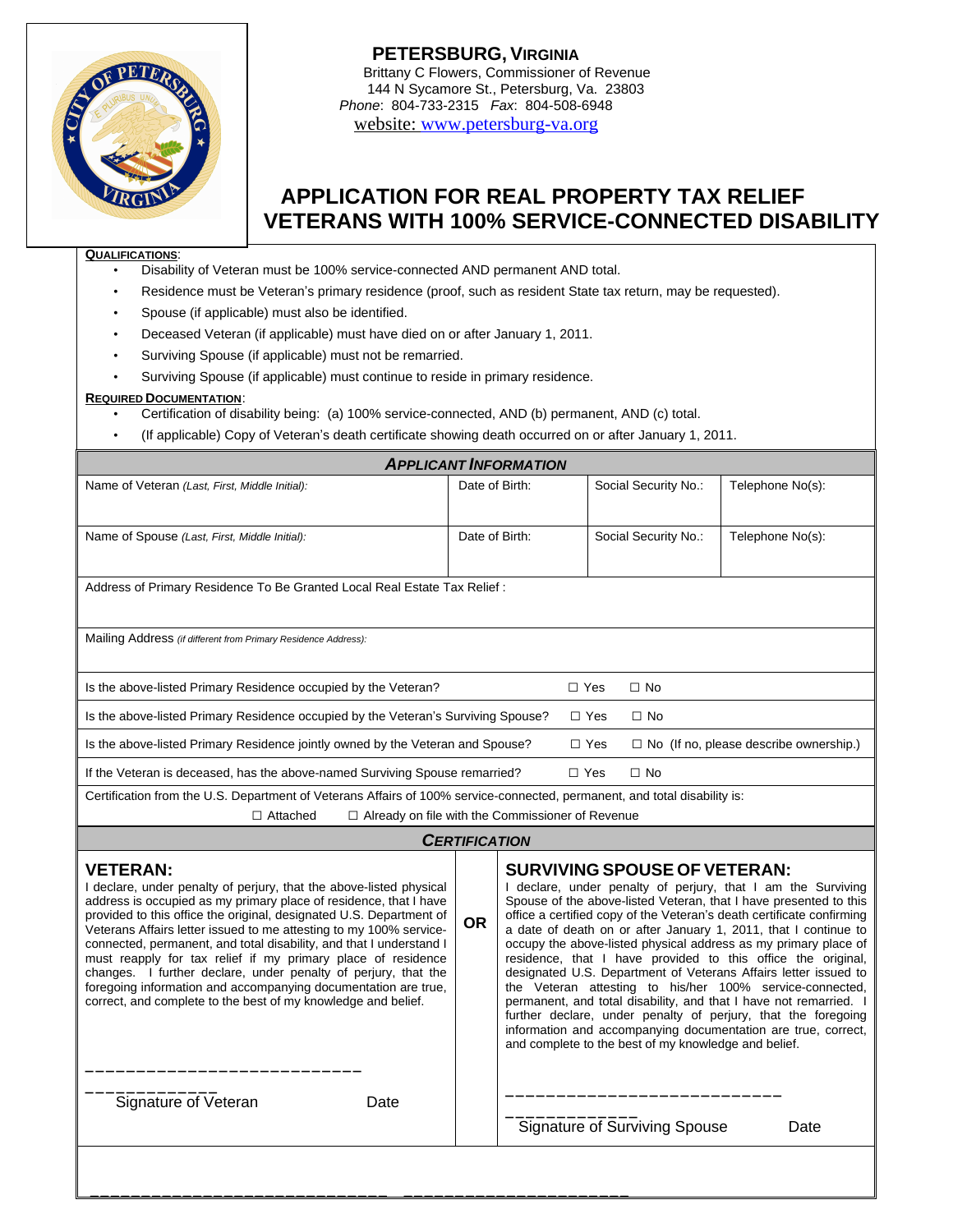## **[OVER]**

| FOR MORE INFORMATION, CONTACT:                                                                            |                                                                                               |  |  |  |  |  |
|-----------------------------------------------------------------------------------------------------------|-----------------------------------------------------------------------------------------------|--|--|--|--|--|
| <b>Contact Name</b>                                                                                       | Mailing Address: 144 N Sycamore St., Petersburg, VA. 23803                                    |  |  |  |  |  |
| Office of the Commissioner of the Revenue<br>Email: bflowers@petersburg-va.org<br>Telephone: 804-733-2315 | Physical Address: 144 N Sycamore St., Petersburg, VA. 23803<br>Website: www.petersburg-va.org |  |  |  |  |  |
| Facsimile: 804-508-6948                                                                                   |                                                                                               |  |  |  |  |  |
| I                                                                                                         |                                                                                               |  |  |  |  |  |

### **IMPORTANT INFORMATION**

Pursuant to Article X, Section 6-A of the Constitution of Virginia, the General Assembly exempted from taxation the real property, including the joint real property of husband and wife, of any Veteran who has been rated by the U.S. Department of Veterans Affairs or its successor agency pursuant to federal law to have a 100 percent service-connected, permanent and total disability, and who occupies the real property as his/her primary place of residence.

The Surviving Spouse of a Veteran eligible for the exemption set forth in this Article shall also qualify for the exemption, so long as the death of the Veteran occurred on or after January 1, 2011, the Surviving Spouse does not remarry, and the Surviving Spouse continues to occupy the real property as his/her primary place of residence.

The Veteran or Surviving Spouse claiming the exemption under this Article shall file with the Commissioner of the Revenue an Application, including Certification:

- (a) setting forth the name of the disabled Veteran and the name of the Spouse (if any) also occupying the real property,
- (b) indicating whether the real property is jointly owned by the husband and wife,
- (c) certifying that the real property is occupied as the primary residence by either the Veteran or Surviving Spouse (if applicable), and
- (d) Certifying that the Surviving Spouse (if applicable) has not remarried.

The Veteran or Surviving Spouse shall also provide documentation from the U.S. Department of Veterans Affairs or its successor indicating that the Veteran has a 100 percent service-connected, permanent, and total disability. The Veteran shall only be required to re-file the required information if the Veteran's primary residence changes. If a Surviving Spouse of a Veteran is applying for the exemption, the Surviving Spouse shall also provide documentation that the Veteran's death occurred on or after January 1, 2011.

**Privacy Act Notice:** Disclosure of your social security number on this form is mandatory, as authorized by the Virginia State Code, Section 58.1-3017. Social security numbers are regarded as confidential, and except as otherwise provided by law, those numbers will not be disclosed for any other purpose.

### **\* \* F O R O F F I C E U S E O N L Y \* \***

| <b>Date Application Received:</b> |           |                 |                           | <b>Record No.:</b> |  |
|-----------------------------------|-----------|-----------------|---------------------------|--------------------|--|
| <b>Owner(s) of Record:</b>        |           |                 |                           | Map No.:           |  |
| Qualifies for Relief: □ Yes       | $\Box$ No | If no, explain: |                           |                    |  |
| <b>Land Value:</b>                |           |                 | <b>Mobile Home Value:</b> |                    |  |
| <b>Building Value:</b>            |           |                 |                           |                    |  |
| <b>Total Value:</b>               |           |                 |                           |                    |  |
| Tax Rate:                         |           |                 | <b>Tax Rate:</b>          |                    |  |
| <b>Total Taxes:</b>               |           |                 | <b>Total Taxes:</b>       |                    |  |
| <b>AMOUNT OF RELIEF:</b>          |           |                 | <b>AMOUNT OF RELIEF:</b>  |                    |  |